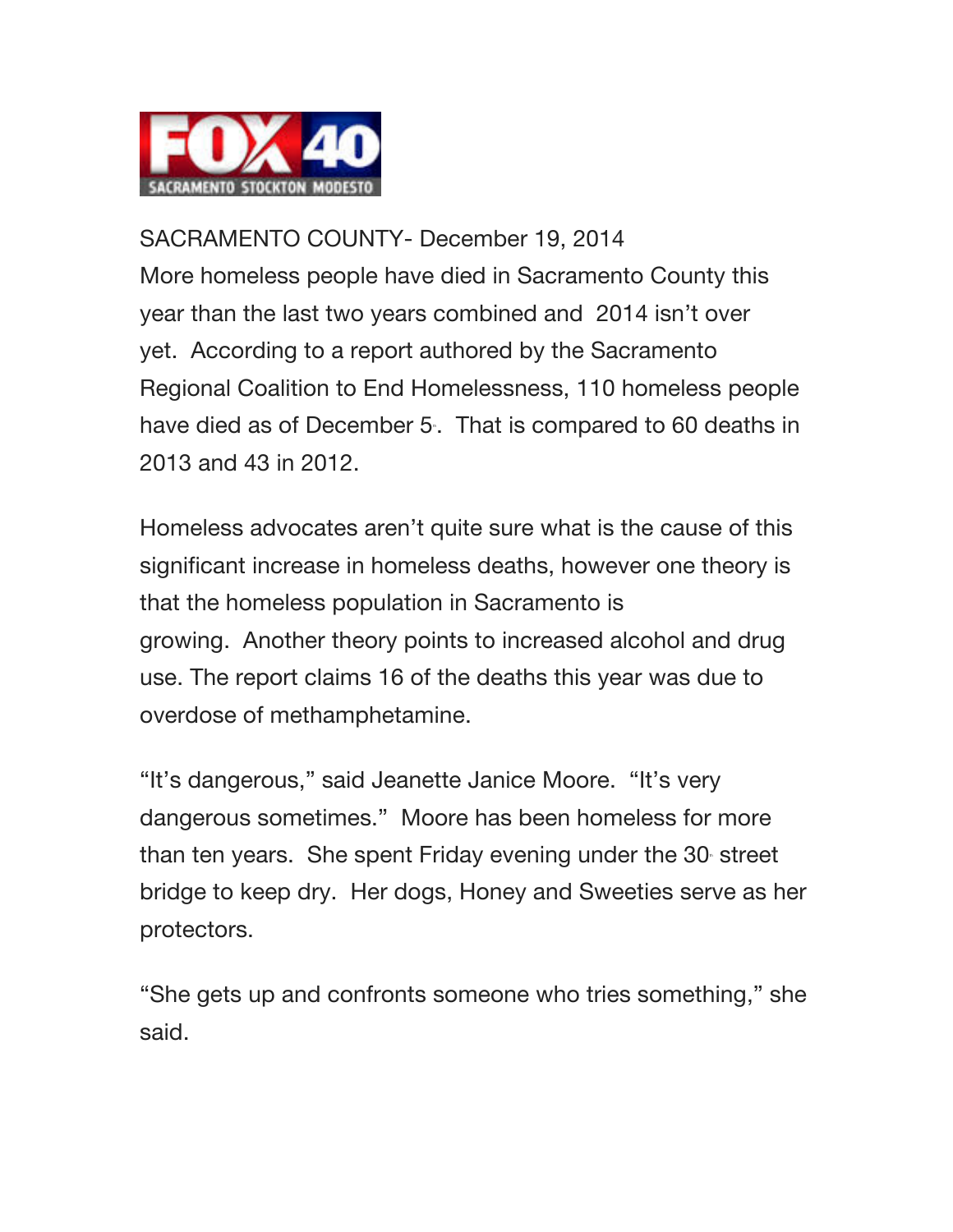Over at Loaves and Fishes, hundreds of Sacramento's homeless line up for a hot meal. Tales of survival are everywhere. Desiree Carter said she is lucky to be alive after an attack at her camp. A man she said she met once, tried to sneak into her tent. "If he is interested in a female and he likes a lot of females, he will go after that female. No is not an option," she explained. Carter managed to get away. "I screamed and I ran for my life and called the cops."

Carter remains hopeful that she will make it off the streets, but some never get that chance. They die on the streets. In 2002, 36 homeless people died in Sacramento County. Those numbers stayed rather consistent over the years, peaking at 61 in 2011. This year is the highest it has ever been since homeless deaths have been recorded. Most are between the ages of 40 and 60 and are men. However, 25% of those that died are women. That is a 12 year high.

"It will decrease a person's natural life expectancy," said Ryan Loofbourrow, Executive Director of Sacramento Steps Forward. "Living outside in the elements, access to food, health conditions often preexisting health conditions that led to homelessness are exacerbated by living outside in inclement weather," he explained.

Loofbourrow met with several homeless advocate groups along with the Sacramento police and Sheriff's department Friday to